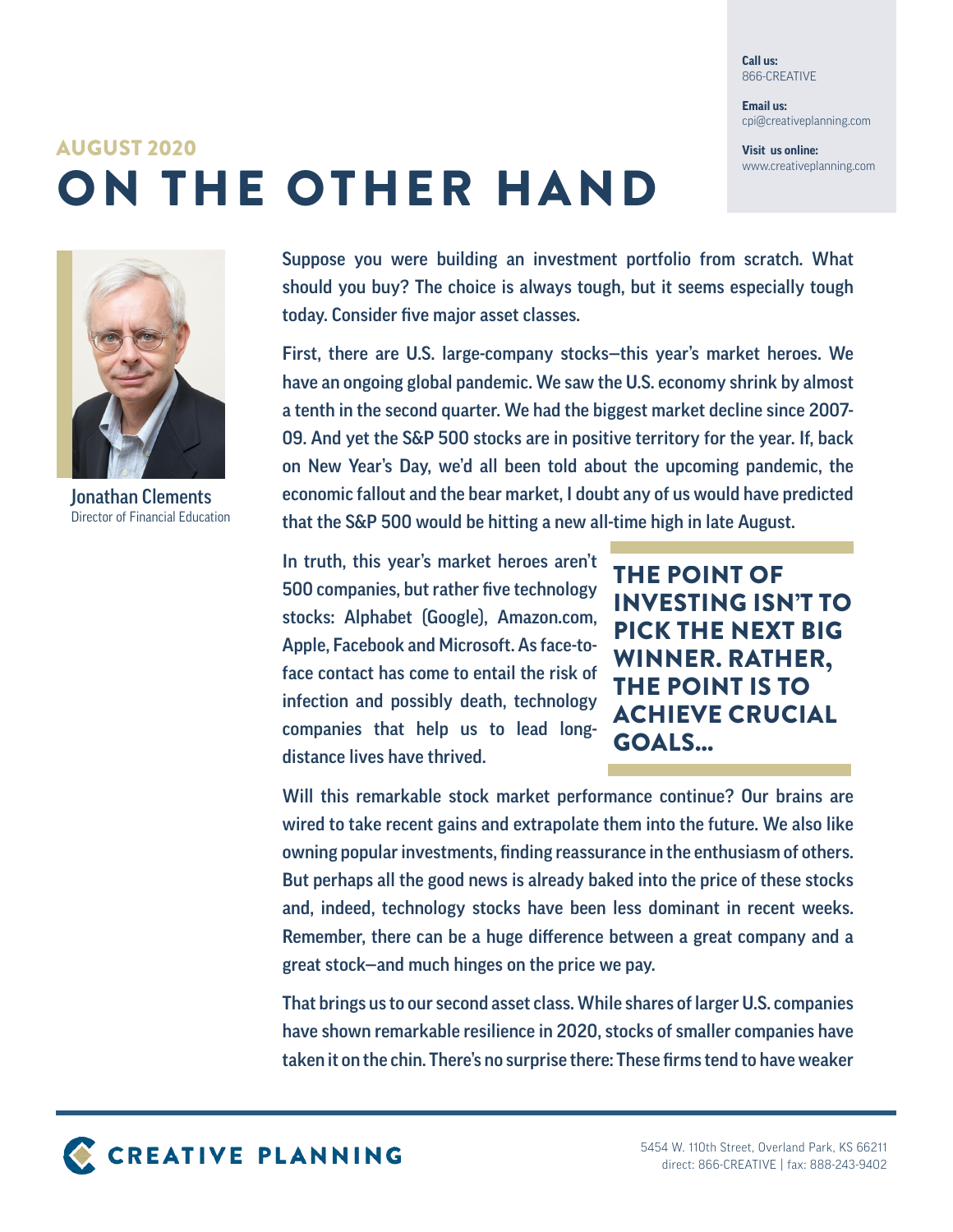## **August 2020 On the Other Hand** | by Jonathan Clements

balance sheets and less diversified lines of business, so recessions can quickly turn into a life-or-death struggle. But perhaps all that bad news is already priced into these stocks and better days lie ahead. Small-cap stocks often lead the way in the early days of a new bull market, and there are some indications that's happening this time around. Could these be the stocks to own?

Or perhaps we should focus our dollars on our third asset class, foreign stock markets. Europe's shutdown in the early days of the coronavirus was much more thorough than here in the U.S. One result: Second quarter GDP in the Eurozone shrank 12.1%, versus 9.5% in the U.S. But does Europe's greater discipline in tackling COVID-19 mean it's better poised for economic growth in the months ahead? The same question is being asked about China, Japan and other Asian countries. In fact, in recent weeks, overseas stock markets have outpaced U.S. shares.

With relatively low valuations abroad, any bull market run by foreign stocks could have legs, because there's plenty of room for price-earnings multiples to rise before they approach the lofty levels here in the U.S. Indeed, in a classic example of both performance chasing and socalled home bias, many Americans have lately come to shun foreign shares and assume U.S. stocks will always triumph. Imagine what might happen to international markets if all these U.S. investors suddenly realized they were underweighted in foreign stocks—and started shifting big chunks of their portfolio abroad.

Not so keen on stocks? How about corporate bonds instead? This—our fourth asset class suffered early in the financial crisis, but corporates have since bounced back and now boast year-to-date returns that rival government bonds. Should we favor corporate bonds to collect their higher yield—and, let's face it, even a half-decent yield is hard to come by these days—or will corporates swoon again if the economy continues to struggle?

If U.S. large-company stocks have been the heroes of the market recovery, our fifth asset class—Treasury bonds—were the heroes of the bear market. Yes, they now offer miserably low yields, well below the expected inflation rate. But Treasurys have also proven to be the best insurance a stock market investor can buy—and who wouldn't want a little insurance, given the stock market's astonishing rally and the apparent precariousness of the economy?

If you're starting to think that a solid case can be made for and against every one of the above five asset classes, you'd be right. This sort of "on the one hand, on the other hand" discussion is what pundits are often mocked for—and which brings to mind the old joke, "Can somebody please find me a one-handed economist?"

**Call us:** 866-CREATIVE

**Email us:** cpi@creativeplanning.com

**Visit us online:** www.creativeplanning.com